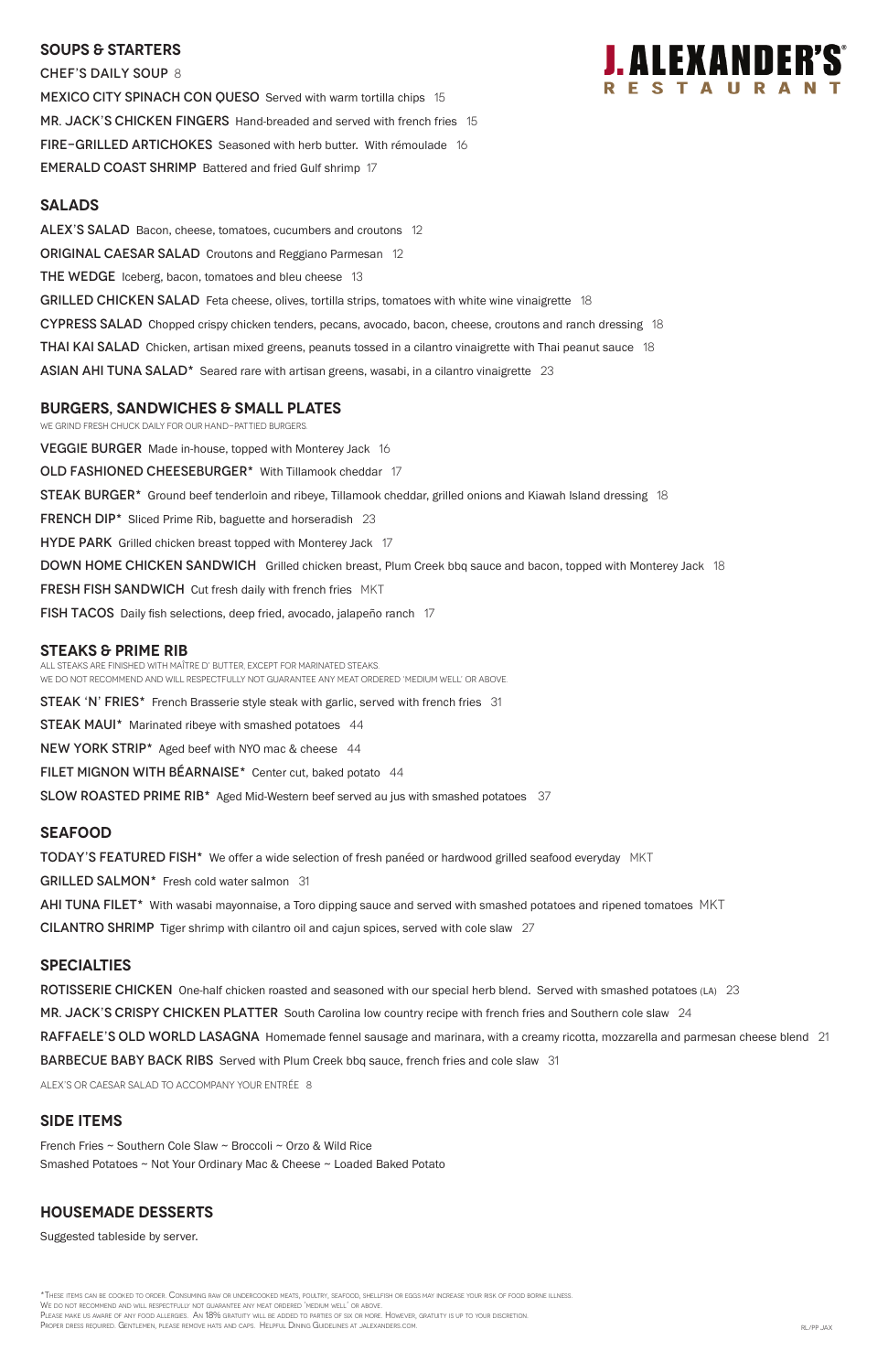### REDS

### CABERNET SAUVIGNON & CABERNET BLENDS

JOSEPH CARR – Paso Robles 14/48 FOLEY JOHNSON *ESTATE* – Napa Valley 16/54 AUSTIN HOPE – Paso Robles 18/62 STARMONT – Napa Valley 50 HONIG– Napa Valley 75 SEQUOIA GROVE - Napa Valley 80 CLOS PEGASE – Napa Valley 82 FAUST – Napa Valley 85 CHALK HILL *ESTATE RED* – Chalk Hill 105 GROTH – Oakville, Napa Valley 110 KULETO *ESTATE* – Napa Valley 110 MINER FAMILY – Oakville, Napa Valley 115 PALMAZ *CEDAR KNOLL VINEYARD* – Napa Valley 120 LANCASTER *ESTATE* – Alexander Valley 140 CAYMUS – Napa Valley 160 SILVER OAK – Napa Valley 165 GRGICH HILLS *ESTATE* – Napa Valley 165 SEBASTIANI "CHERRY BLOCK" – Sonoma County 180 MERUS – Napa Valley 225

### MERLOT

J. LOHR "LOS OSOS" – Paso Robles 11/37 MARKHAM – Napa Valley 14/48 DUCKHORN – Napa Valley 78

#### PINOT NOIR

SPICY MARGARITA 13 Tanteo Jalapeño Tequila : Fresh Lime Juice : Agave Nectar

#### THE REIMAGINED OLD FASHIONED 13 Ten To One Dark Rum : Angostura Bitters : Peychaud's Bitters: Sugar Cube

ANGELS INK – Monterey, California 11/37 THE FOUR GRACES – Willamette Valley 12/41 ELOUAN – Oregon 13/44 ELK COVE – Willamette Valley 48 MEIOMI – California 50 REX HILL – Willamette Coast 54 GARY FARRELL – Russian River Valley 65 FLOWERS – Sonoma Coast 75 SIDURI – Santa Lucia Highlands 75 BELLE GLOS LAS ALTURAS LANE - Sta. Lucia Highlands 90 FLOWERS *SEA VIEW RIDGE VINEYARD* – Sonoma Coast 110

KENTUCKY OLD FASHIONED 13 Bulleit Whiskey : Angostura Bitters : Regans' Orange Bitters

### ZINFANDEL

KLINKER BRICK – Lodi 12/41 SEGHESIO – Sonoma County 54 FROG'S LEAP – Napa Valley 56 ROMBAUER – Carneros, Napa Valley 68 RIDGE *GEYSERVILLE* – Sonoma County 70

### HANDCRAFTED COCKTAILS

CITRUS CRUSH 13 Ten To One White Rum : Wheatley Vodka : Orange Juice : Pineapple Juice J LOHR *ARROYO VISTA VINEYARD* – Monterey County 13/44 CHALK HILL – Russian River Valley 14/48 ROMBAUER – Carneros, Napa Valley 18/62 WENTE *ESTATE GROWN* – Livermore Valley, San Francisco Bay 34 CATENA – Mendoza, Argentina 44 STARMONT – Carneros, Napa Valley 50 MER SOLEIL SILVER "UNOAKED" – Monterey 52 CLOS PEGASE *MITSUKO'S VINEYARD* – Carneros 48 RAMEY – Russian River Valley 60 FERRARI-CARANO *TRÈ TERRE* – Russian River Valley 64 GARY FARRELL – Russian River Valley 70 THE PRISONER – Carneros 75 PATZ & HALL *DUTTON RANCH* – Russian River Valley 78 CAKEBREAD CELLARS – Napa Valley 80 CHALK HILL *ESTATE BOTTLED* – Chalk Hill 90 FAR NIENTE – Napa Valley 96 LEWIS CELLARS - Napa Valley 100

MIDNIGHT MARGARITA 13 Corazón Reposado Tequila : Cointreau : Black Cherry Jam : Pink Himalayan Salt

DOPPELGÄNGER 13 Angel's Envy Bourbon : Disaronno : Candied Cherry : Fever Tree Ginger Ale

VODKA MULE 11 Wheately Vodka : Fever Tree Ginger Beer

WHALE FLOWER 12 Gray Whale Gin : St~Germain : Grapefruit Juice : Fever Tree Club Soda

*Olives and Candied Cherries by Filthy Food.*



## RED WINES CONTINUED...

### OTHER INTERESTING REDS

DON NICANOR *BARREL SELECT* "NIETO SENETINER" MALBEC – Mendoza, Argentina 14/48 MEYER FAMILY CELLARS SYRAH – Yorkville Highlands 15/51 THE PRISONER – Napa Valley 19/65 TILIA MALBEC-SYRAH – Argentina 35 ROTH "HERITAGE" – Sonoma County 65 8 YEARS IN THE DESERT *BY ORIN SWIFT* – California 68 ABSTRACT *BY ORIN SWIFT* – California 78 CAYMUS-SUISUN "GRAND DURIF" PETITE SYRAH – California 85 SHAFER TD-9 – Napa Valley 100

### WHITES

### CHAMPAGNE & SPARKLING

GRUET BRUT – New Mexico 11/37 LUCIEN ALBRECHT BRUT ROSÉ – AOC Crémant d'Alsace 13/44 VEUVE CLICQUOT YELLOW LABEL – Reims, France 20/69 MUMM NAPA BRUT PRESTIGE – Napa Valley 55 SCHRAMSBERG BLANC DE BLANCS – California 65 ROEDERER BRUT PREMIER – Reims, France 100 TAITTINGER BRUT LA FRANCAISE – Reims, France 105

### CHARDONNAY

### SAUVIGNON BLANC

DASHWOOD - Marlborough, New Zealand 11/37 HONIG – Napa Valley 14/48 CAKEBREAD CELLARS – Napa Valley 16/54 CRAGGY RANGE *TE MUNA ROAD VINEYARD* – Martinborough, New Zealand 50 TWOMEY – Napa/Sonoma County 55 PASCAL JOLIVET - Sancerre, France 62

### OTHER WHITES & ROSÉ

THE FOUR GRACES ROSÉ – Willamette Valley 13/44 DR. LOOSEN "DR. L" RIESLING – Germany 11/37 SCHLOSS VOLLARDS RIESLING – Germany 13/44 FERRARI-CARANO PINOT GRIGIO – Sonoma County 11/37 MARCO FELLUGA PINOT GRIGIO – Collio, Italy 13/44 AIX ROSÉ – AOP Coteaux d'Aix-en-Provence 46 SANTA MARGHERITA PINOT GRIGIO – Alto Adige, Italy 50

### HANDCRAFTED MARTINIS \$15

#### THE SPARKLING ROSE

Corazón Blanco Tequila : Grapefruit Bitters : Sparkling Wine

'21' MANHATTAN Bulleit Rye Whiskey : Sweet Vermouth : Bitters

PEAR MARTINI Grey Goose La Poire Vodka : Candied Ginger : Domain de Canton Ginger

THE DUKE Classic Martini : Bombay Sapphire Gin or Belvedere Vodka

FLEUR-DE-LIS Square One Vodka : St~Germain : Grapefruit Juice : Sparkling Wine

RED-HEADED RITA Corazón Blanco Tequila : Pomegranate Juice

CINDY'S LEMON DROP Ketel One Citroen Vodka : Lemon Juice

ENGLISH MARTINI Plymouth English Gin : Cucumber : Fresh Mint